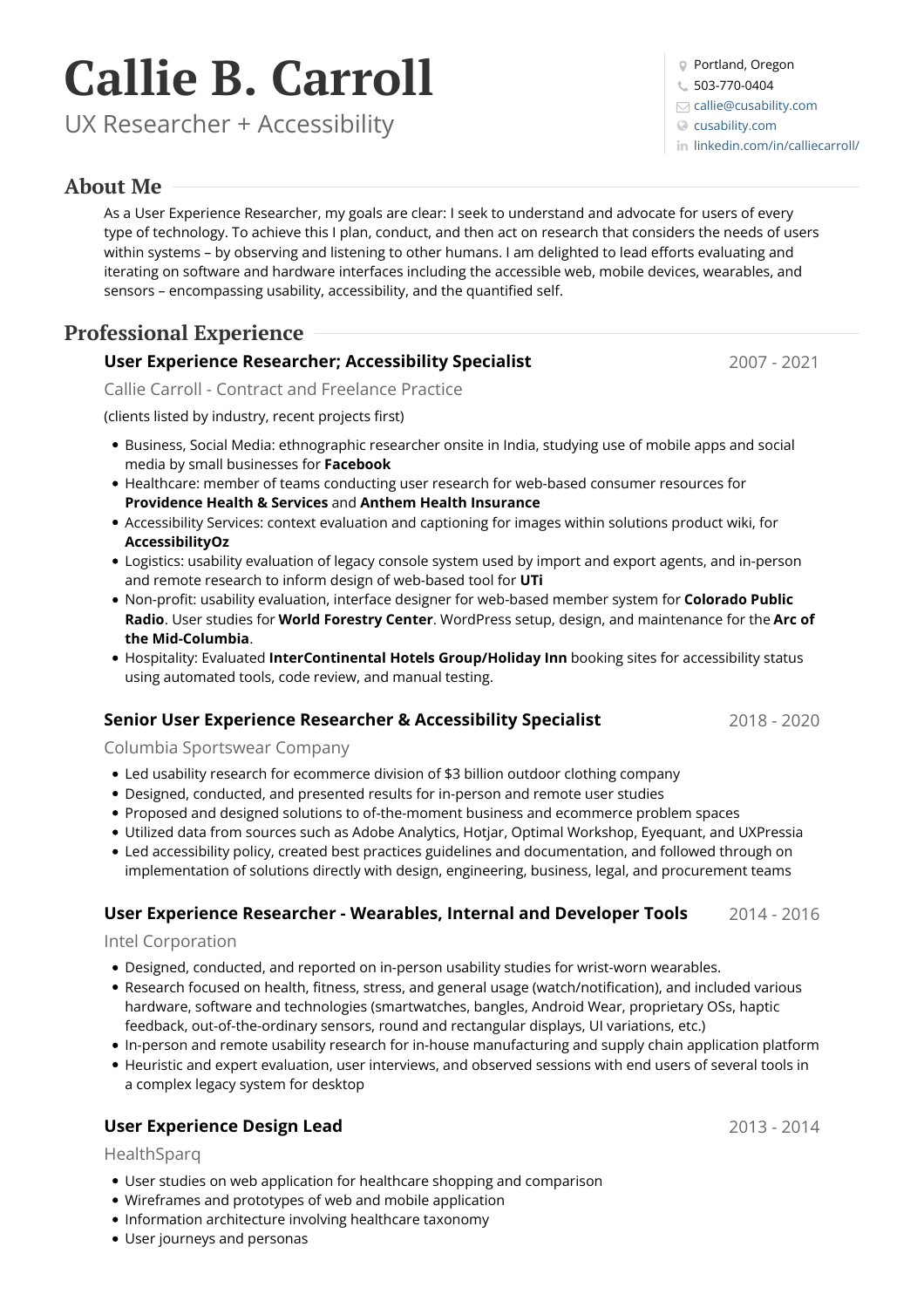### **User Experience Researcher**

#### Amazon (Subsidiary: Shopbop)

- User studies for major retail e-commerce web application, site redesign
- Research on progressive enhancement and responsive design, responsible for working on in-house training plan and design guidelines for designers and developers, specifically around "mobile first" design and ARIA
- Wireframes, web design, and prototyping
- Analysis of shopping behaviors via analytics, using Cognos and Omniture

#### **Accessibility Engineer**

Apple, Inc. - iTunes Store Engineering

- Ongoing accessibility evaluation of Windows and macOS software (iTunes client) and online content (iTunes Store and iTunes U)
- Evaluation using assistive technology, guided by web standards, Section 508 and WCAG guidelines, and best practices in desktop and web application design
- Informed code and design changes, provided guidelines, documented errors
- Tools: JAWS, Window Eyes, Zoom Text, VoiceOver, manual code review

#### **Web Developer - Accessibility**

Center for Assistive Technology & Environmental Access, College of Architecture,

Georgia Institute of Technology

- Evaluated, installed, configured, and tested wiki software with users to support an assistive technology community at AssistiveTech.net
- Improved wiki GUI and help documentation in response to user testing
- Contributed to MediaWiki development community through accessibility and usability recommendations, active developer discussions

#### **Web Developer - Accessibility**

Fiserv (formerly CheckFree)

- Tested online billpay application for compliance with accessibility guidelines (Section 508 and W3C), using JAWS, Bobby, and extensive manual checks
- Researched accessibility issues and authored reports on compliance and guidelines for application development
- Authored CSS, HTML, JavaScript, and DHTML in several iterations of web application

# **Education**

#### **MS Human-Computer Interaction**

Georgia Institute of Technology

- Member of Ubiquitous Computing Research Group, led by Dr. Gregory Abowd
- MS Project: Mobile Phone Usage by Persons with Visual Impairments Study Design, research, posters, and presentations
- Project: "Improving Motor Planning by Playing: Motion-based Projected Games for Children with Autism"

Game creation with PlayMotion! hardware/software system (AR cameras and projectors), XML, interaction design, and contextual inquiry with occupational and speech therapists, testing with therapists and children with autism

Project: "Teaching About Autism: Information for Caregivers" Design and prototyping of educational software for caregivers of children with autism

#### **BA Physics**

Emory University

# **Accessibility Skills Summary**

**Laws & Standards:** ADA, Section 508 and WCAG 2.0 Guidelines (A, AA, AAA); Some familiarity with WCAG 2.1, Section 508 Refresh (2017), Air Carrier Access Act (ACAA) Web & Kiosk Accessibility, WCAG2CIT (non-

2008 - 2009

2006

2005

2007

1999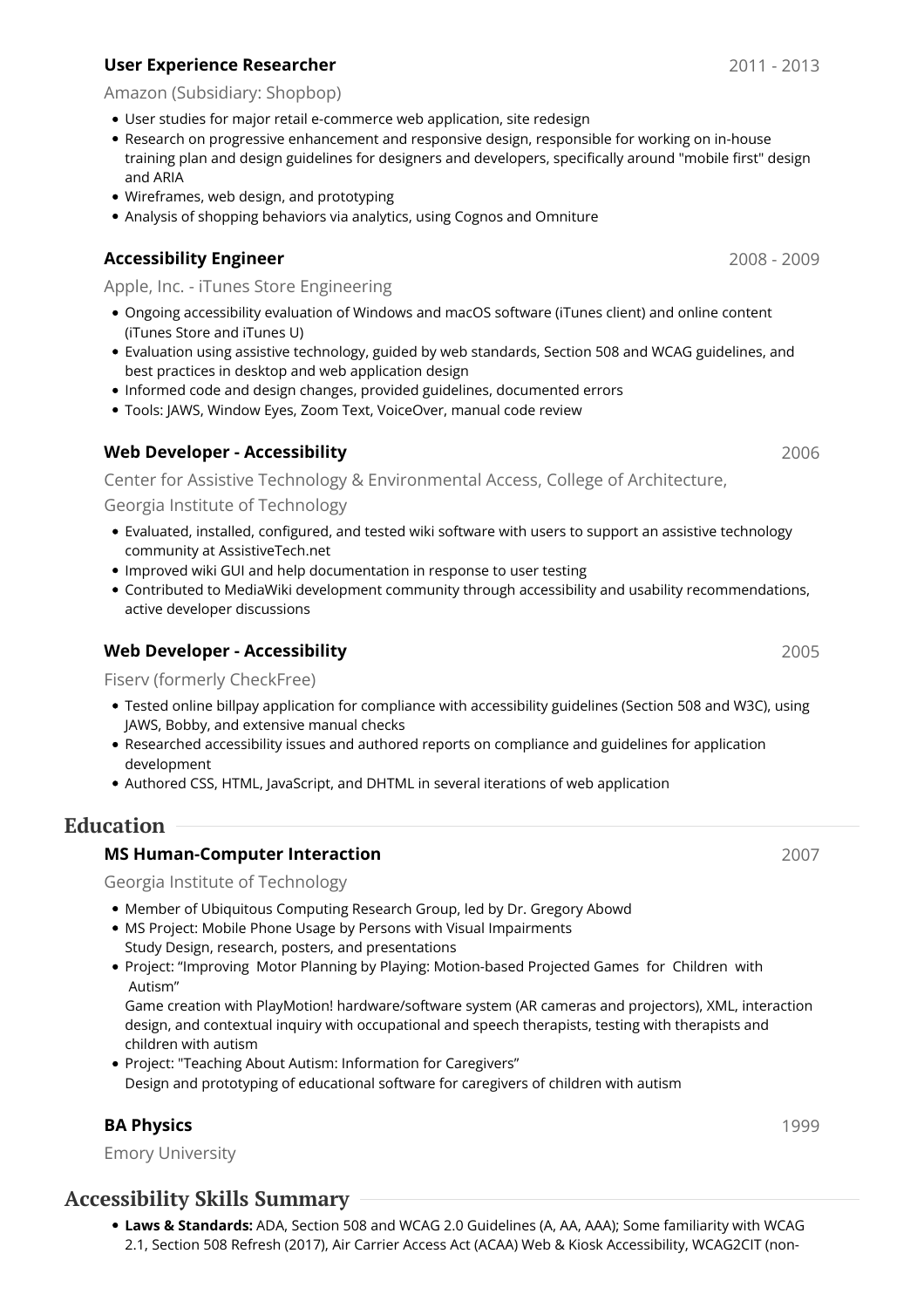web), UAAG (Mobile), Section 503, and VPAT

- **Manual, experiential/use case testing:** using screen readers and other AT (JAWS, Window Eyes, ZoomText, VoiceOver, browser plug-ins)
- **Automated/code review tools:** Bobby and Watchfire WebXM, Cynthia Says, aXe, LIFT, WAVE, Web Developer plug-in, other plug-ins, Firebug, JS console, VisCheck, etc.
- **Other Assistive Technologies:** Dragon, AAC for persons with communication impairment or I/DD, including Proloquo2Go
- **Technology Design Paradigms:** General visual design guidelines, POUR, responsive design, progressive enhancement, mobile first, user-centered design
- **Development Consulting:** Code review, suggestions for modifications, actual coding (HTML, CSS, JavaScript, the DOM, ARIA, JSP, Perl, C, C++), development environments and IDEs (Xcode, Eclipse, NetBeans, MS Visual Studio), issue tracking and project management (Jira), versioning (CVS, Subversion, VSS, Rational, git), MediaWiki and WordPress-specific accessibility
- **Usability research:** Institutional Review Board (IRB) documentation for submission, appropriate research methods and informed consent for vulnerable population participants
- **Mobile Design & Development:** Mobile/phone design (for touch), haptic and audio feedback for mobile and wearables

# 2018 2017 2017 2015 2009 2007 2006 **"Technology Careers: Not Just Coding"** nConnect Program, Clark County Public Schools – Vancouver, Washington **"UX Research for Non-UX'ers"** Women Talking Tech Series @ AppNexus – Portland, Oregon **"Speaking Computer \_and\_ Human"** Business Web Practices Series @ Clark College – Vancouver, Washington **"Accessible Content / Desktop to Mobile"** eBay Tech Tuesday, Portland, Oregon **"Assumptions about Users, and Accessibility"** Refresh Portland – Portland, Oregon **"Accessibility for Developers"** Atlanta PHP – Atlanta, Georgia **"Accessibility and MediaWiki"** WikiMania 2006 – Boston, Massachusetts 2021 2006 2018 **Problem Space Research Courses** Course 1: Listening Deeply, Course 2: Concepts & Summaries (Analysis, Pt. 1) Two month-long live classes from Indi Young focusing on problem space research, qualitative: Listening at Depth, and Bias-Free Analysis of Transcripts. **"Just Ask: Integrating Accessibility Throughout Design" Workshop** Workshop held at the CSUN Conference, taught by Shawn Lawton Henry. **Microsoft Technology Associate Certification** Web Development with HTML5 and CSS3 **Presentations Training & Certification**

# **Volunteering**